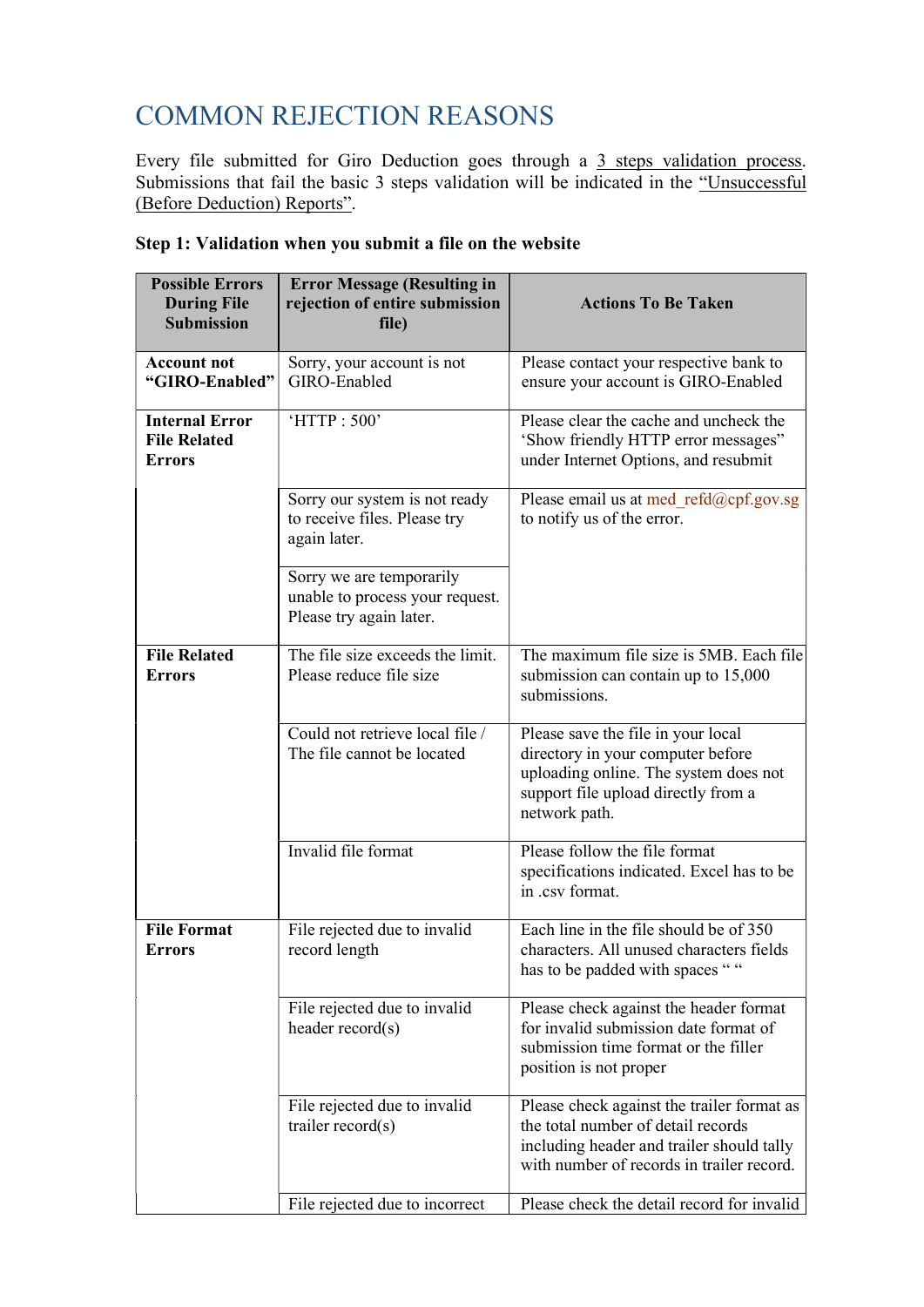|                          | record format                                                                                     | date formats and numeric format to<br>represent the amounts and spaces for the<br>fillers |
|--------------------------|---------------------------------------------------------------------------------------------------|-------------------------------------------------------------------------------------------|
| <b>Validation errors</b> | Please indicate "IP" if<br>reimbursement is for<br>MediShield under the<br><b>Integrated Plan</b> | Applicable for IP insurers only                                                           |

 $\bar{z}$ 

#### Step 2: After the file is successfully submitted, a basic validation is performed on the reimbursement requests in the submitted file

| <b>Description</b>                                                                                                            | <b>Validation</b>                                                                                                                                                          | <b>Error Message(if validation not met)</b>                                                                                                                                               |  |
|-------------------------------------------------------------------------------------------------------------------------------|----------------------------------------------------------------------------------------------------------------------------------------------------------------------------|-------------------------------------------------------------------------------------------------------------------------------------------------------------------------------------------|--|
| <b>Admission-Date /</b><br><b>Discharge Date</b>                                                                              | It is numeric<br>Dates indicated must be a<br>valid date                                                                                                                   | HRN IS NOT PROVIDED, MISSING<br>DOA OR DOD<br><b>ADMISSION/ DISCHARGE DATE</b><br><b>NOT VALID</b>                                                                                        |  |
| <b>Total Refund</b><br>Amt/MED<br>Refund Amt/<br><b>MSH Refund Amt</b>                                                        | It is numeric<br>At least one of them is $> 0$<br>Sum of MED&MSH Refund<br>$Amt = Total Refund Amt$<br>If MED Refund Amt $= 0$ ,<br>Payer CPF A/C (1-4) should<br>be blank | MED/MSH REIMB AMT NOT<br><b>NUMERIC</b><br>MED/MSH REIMB AMT INVALID<br>MED/MSH REIMB AMT NOT TALLY<br>MED AMT NOT TALLY<br>TOTAL MED REIMB AMT = \$0.<br><b>RESUBMIT W/O PYR DETAILS</b> |  |
| <b>Payer Refund</b><br>Amt $(1-4)$                                                                                            | Sum of Payer Refund Amt<br>should equal MED Refund<br>Amt                                                                                                                  | TOT MED REIMB NOT = MED<br><b>REIMB FROM PAYERS</b>                                                                                                                                       |  |
| Payer CPF<br>Account (1-4)                                                                                                    | Payer A/C no. must be valid<br>If payer A/C no. is provided,<br>refund amt to payer must be<br>provided.                                                                   | CLAIM IS FOUND. INCORRECT PYR<br>MED REIMB AMT FOR PAYER<br><b>SHOULD NOT BE \$0</b>                                                                                                      |  |
| <b>Patient</b><br><b>Identification no.</b>                                                                                   | Patient identification no.<br>should not have SPACES.                                                                                                                      | MISSING PATIENT ID NO.                                                                                                                                                                    |  |
| <b>Hospital Code</b>                                                                                                          | Hospital code should not have<br>SPACES.                                                                                                                                   | HRN IS NOT PROVIDED, MISSING<br><b>HOSPITAL CODE</b>                                                                                                                                      |  |
| Actions to be taken: Please check through submission file again to ensure that all fields<br>necessary for validation are met |                                                                                                                                                                            |                                                                                                                                                                                           |  |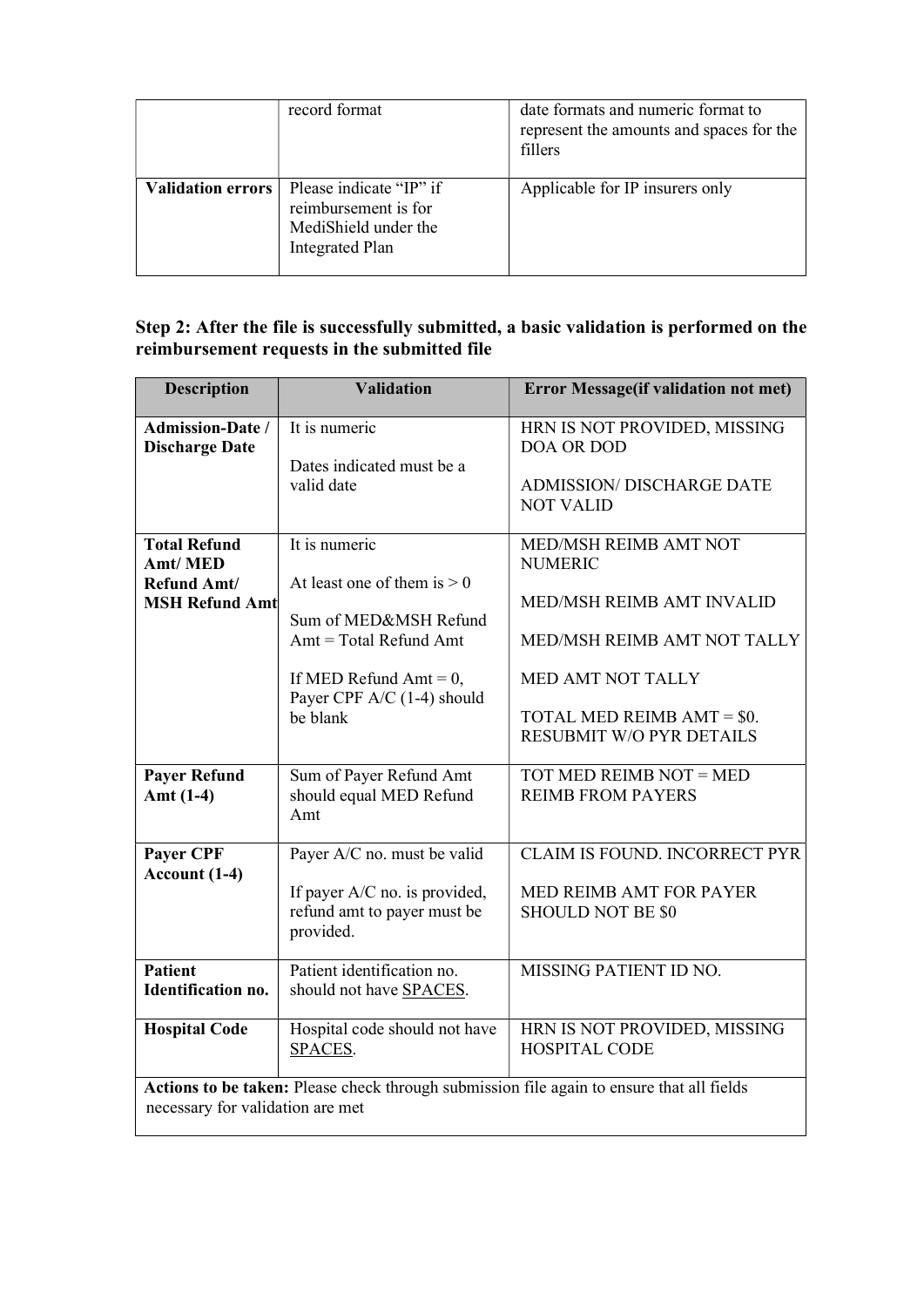|  |  | Step 3: Validation of individual patient reimbursements against the claims of the |  |  |
|--|--|-----------------------------------------------------------------------------------|--|--|
|  |  | patient (only some of the more common errors/validations are mentioned)           |  |  |

| <b>Description</b>   | <b>Validation</b>                                                                                                                                         | <b>Error Message</b> (If validation not met)                                                                                              |
|----------------------|-----------------------------------------------------------------------------------------------------------------------------------------------------------|-------------------------------------------------------------------------------------------------------------------------------------------|
| When HRN is          | <b>Matching of Claim to</b>                                                                                                                               | NO MATCHING CLAIM, PLS CHECK                                                                                                              |
| <b>NOT Submitted</b> | <b>Reimburse</b>                                                                                                                                          | <b>SUBMISSION DETAILS</b>                                                                                                                 |
|                      | System uses Date of Admission<br>(DOA); Date of Discharge<br>(DOD); Hospital code & Patient<br>Identification no. to locate the<br>claim to be reimbursed | (if there is no claim with the matching<br>patient ID, payer ID, DOA, DOD and<br>hospital code and the input $DOA$ is $\leq$ 3yrs<br>ago) |
|                      |                                                                                                                                                           | NO MATCHING CLAIM, PLS CHECK<br>IF CLAIM IS HOUSEKEPT                                                                                     |
|                      |                                                                                                                                                           | (if there is no claim with the matching<br>patient ID, payer ID, DOA, DOD and<br>hospital code and the input $DOA$ is $>=$<br>3yrs ago)   |
|                      |                                                                                                                                                           | MULTIPLE MATCHING CLAIMS,<br><b>REIMB NOT EFFECTED</b>                                                                                    |
|                      |                                                                                                                                                           | (If there are multiple claims with the<br>matching patient ID, payer ID, DOA,<br><b>DOD</b> and hospital code                             |

| <b>Description</b>              | Validation                                              | <b>Error Message</b> (If validation not met)                                                                                                       |
|---------------------------------|---------------------------------------------------------|----------------------------------------------------------------------------------------------------------------------------------------------------|
| When HRN is<br><b>Submitted</b> | <b>Matching of Claim to</b><br><b>Reimburse</b>         | NO MATCHING CLM BASED ON HRN                                                                                                                       |
|                                 |                                                         | (if there is no claim based on the HRN                                                                                                             |
|                                 | System uses HRN to locate the<br>claim to be reimbursed | and the input DOA is $\leq$ 3yrs ago)                                                                                                              |
|                                 |                                                         | NO MATCHING CLM BASED ON<br>HRN. PLS CHK IF HOUSEKEPT                                                                                              |
|                                 |                                                         | <i>(if there is no claim based on the HRN)</i><br>and the input DOA is $\geq$ = 3yrs ago)                                                          |
|                                 |                                                         | CLAIM IS FOUND. INCORRECT PTNT<br><b>PYR1 PYR2 PYR3 PYR4</b>                                                                                       |
|                                 |                                                         | (The patient ID should match with the<br>patient ID in the claim. Each payer ID<br>should match with one of the payer IDs<br><i>in the claim.)</i> |

Actions to be taken: Please check through submission file again to ensure that all fields necessary for validation are met. Email us at med refd@cpf.gov.sg for claim details.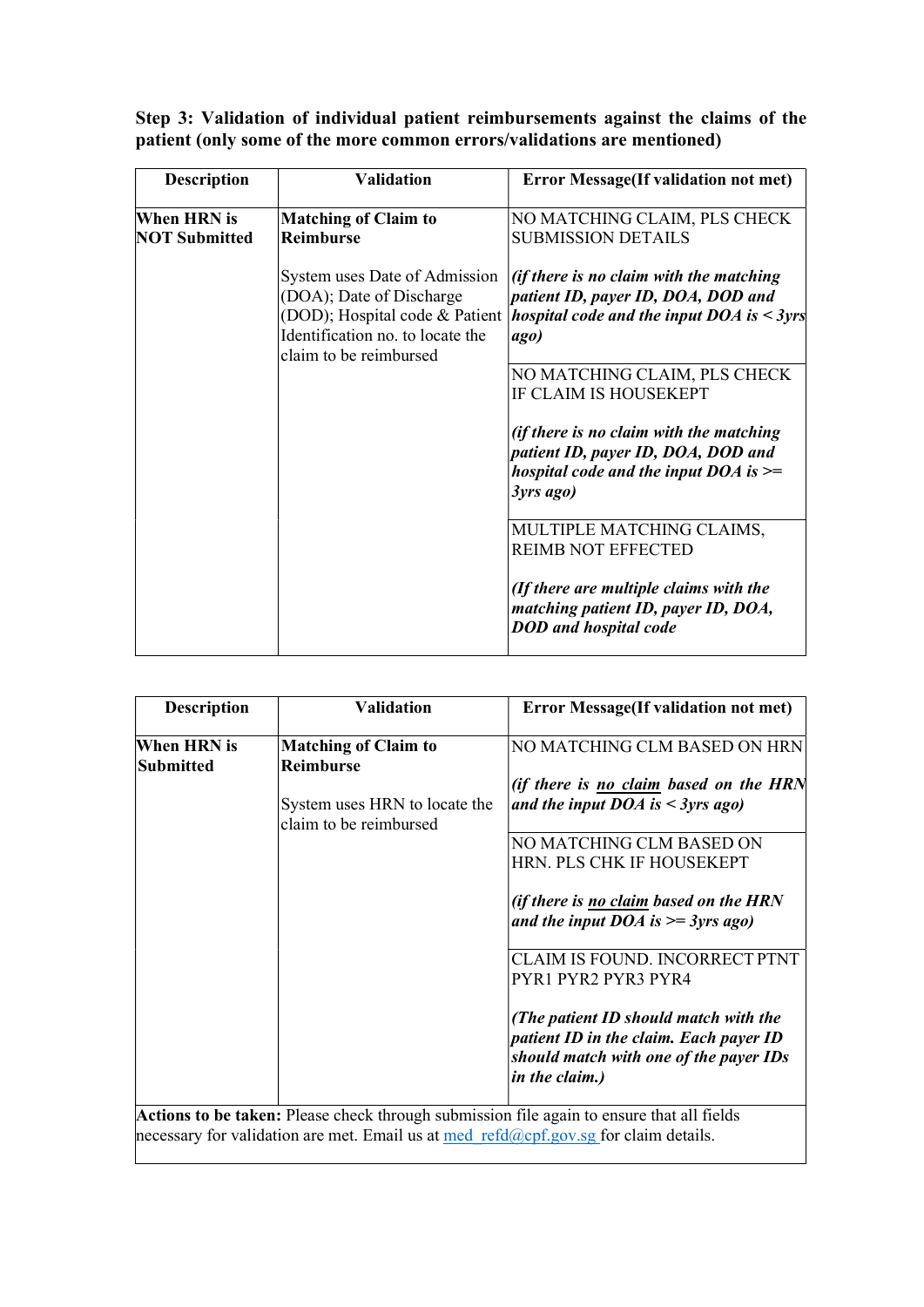## Other Unsuccessful "Before Deduction" Rejection Reasons

| <b>Rejection Reasons</b>                                                                                | <b>Description</b>      | <b>Actions To Be Taken</b>                                                                                                                                      |
|---------------------------------------------------------------------------------------------------------|-------------------------|-----------------------------------------------------------------------------------------------------------------------------------------------------------------|
| <b>CLAIM IS PENDING</b><br><b>PROCESSING/</b><br>CANCELLED/REJECTED,<br><b>REIMB NOT EFFECTED</b>       | No claim found          | Check with medical institution for final<br>hospital bill                                                                                                       |
| <b>MSH DEDUCTION IS NOT</b><br><b>FOUND/MSH CLAIM IS</b><br><b>NOT UNDER AN ACTIVE</b><br><b>POLICY</b> | No MSH records<br>found | Check with medical institution for final<br>hospital bill and confirmation on whether<br>member utilised MediShield Life, and<br>resubmit the case accordingly. |
| <b>MED DEDUCTION IS NOT</b><br><b>FOUND</b>                                                             | No MED claim<br>found   | Check with medical institution for final<br>hospital bill and confirmation on whether<br>member utilised MediSave, and resubmit<br>the case accordingly.        |

## Common Unsuccessful "After Deduction" Rejection Reasons

| <b>Rejection Reasons</b>                                                                                                     | <b>Description</b>              | <b>Actions To Be Taken</b>                                                                                                                                                                                                        |
|------------------------------------------------------------------------------------------------------------------------------|---------------------------------|-----------------------------------------------------------------------------------------------------------------------------------------------------------------------------------------------------------------------------------|
| <b>REIMBURSED MSH</b><br><b>AMOUNT &gt; MSH CLM</b><br>AMOUNT/REIMB > AMT<br><b>DED FOR PYR, REIMB</b><br>PARTIALLY ACCEPTED | Reimbursement<br>is in excess   | CPFB will refund any excess<br>reimbursement deducted, back to your<br>bank account.<br>Please ensure that you have a valid bank<br>account registered with us.                                                                   |
| <b>REIMB TO CANCELLED/</b><br><b>REJECTED CLAIMS IS</b><br><b>NOT ALLOWED</b>                                                | Hospital has<br>cancelled claim | There is no claim to reimburse. CPFB will<br>refund any excess reimbursement deducted,<br>back to your bank account.<br>Please ensure that bank account is valid.                                                                 |
| <b>CLAIM IS PENDING</b><br>PROCESSING, REIMB NOT<br><b>EFFECTED</b>                                                          | Claim is being<br>processed.    | Check with medical institution for final<br>hospital bill.<br>Resubmission is required after hospital<br>finalises the bill. In the meantime, CPFB<br>will refund any excess reimbursement<br>deducted, back to your back account |